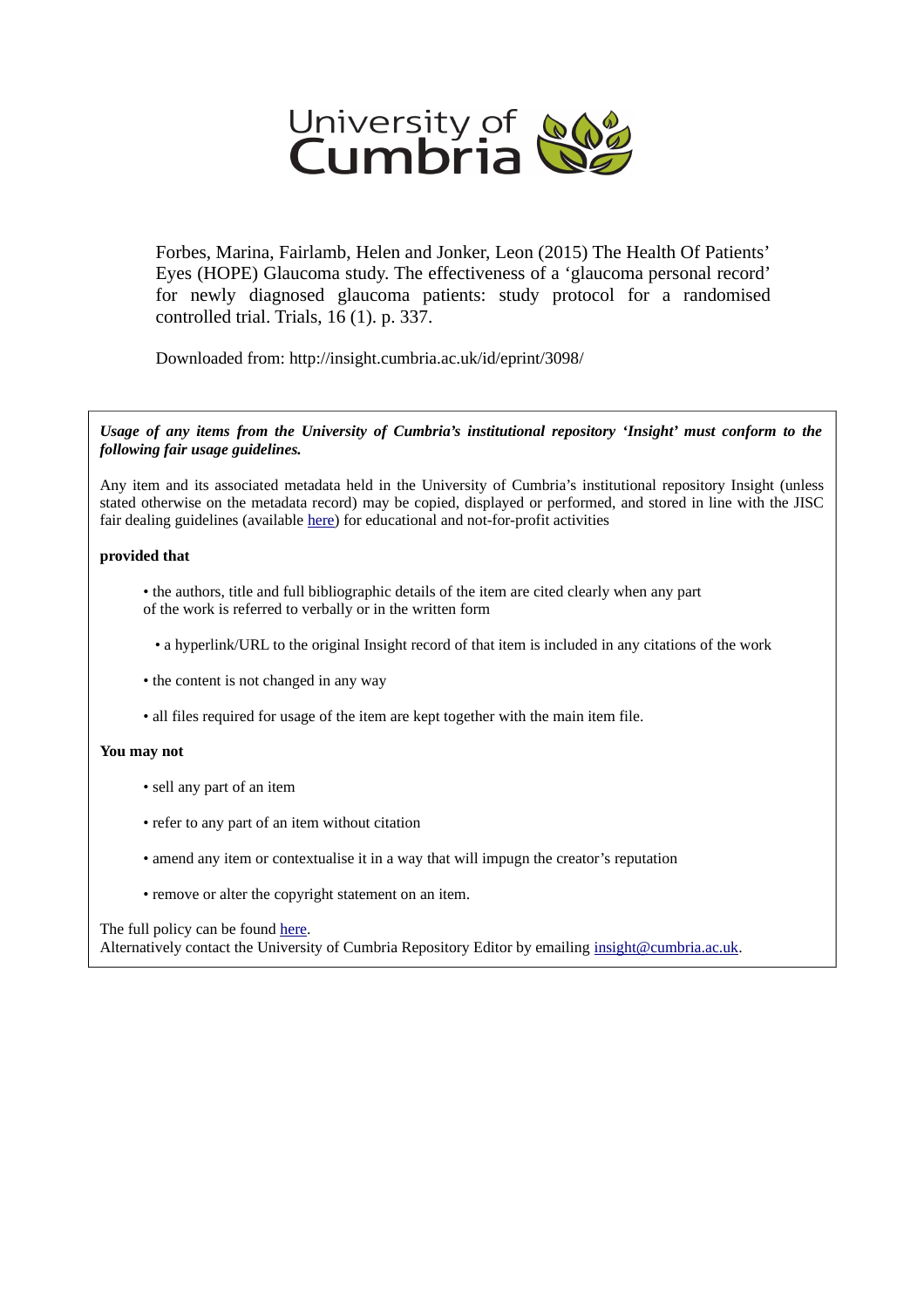# **STUDY PROTOCOL CONSUMING THE CONSUMING OPEN ACCESS**







The Health Of Patients' Eyes (HOPE) Glaucoma study. The effectiveness of a 'glaucoma personal record' for newly diagnosed glaucoma patients: study protocol for a randomised controlled trial

Marina Forbes<sup>1\*</sup>, Helen Fairlamb<sup>2</sup> and Leon Jonker<sup>2</sup>

# Abstract

**Background:** Glaucoma involves progressive optic nerve fibre loss, subsequently leading to irreversible and disabling visual field defects. In Europe, the prevalence of glaucoma is approximately 2.2 % of all people aged over 40 years; this equates to 12 million people. Glaucoma patients require regular lifelong follow-up, contributing to a large financial and resource burden for the National Health Service (NHS) in the UK. This study aims to determine whether providing newly diagnosed glaucoma patients with a personalised client-held eye health summary ('glaucoma personal record'), improves patients' knowledge of their glaucoma condition. A potential long-term benefit could be improved self-management and henceforth a slower rate of deterioration.

Methods/Design: HOPE Glaucoma is a 3-year, prospective, parallel-group, pragmatic, single-centred, randomised controlled trial. An anticipated 122 adults, newly diagnosed with glaucoma (including ocular hypertension, suspected glaucoma and/or chronic open-angle glaucoma) will be recruited from a nurse-led ophthalmology outpatient clinic at a medium-sized NHS Trust. Participants will be randomly allocated to receive standard clinical care (control arm) or standard care plus a glaucoma personal record, detailing the current state of their condition (interventional arm). Participant assessments are designed to test whether provision of a glaucoma personal record 1) improves patient knowledge of glaucoma and 2) contributes to improvements in clinical outcomes, i.e. delay of visual field loss. The primary outcome measure is better client knowledge of glaucoma at the 9–12 month follow-up visit. Secondary outcome measures include the rate of visual field loss and patient-reported outcome measures on visual function (National Eye Institute VFQ – 25) measured at baseline, 9–12 months, 24 months and 36 months. Estimating a 20 % drop-out rate, the study will have 90 % power to detect a mean two-point difference in glaucoma knowledge score between groups at 5 % significance - based on two-sided Mann–Whitney U test.

Discussion: If a glaucoma personal record is found to significantly improve glaucoma patients' knowledge of their condition, this intervention could potentially provide a low-cost, straightforward tool to educate and engage glaucoma patients. Subsequently, this could have the potential to increase patient self-management and therefore allow glaucoma patients to prolong their sight functionality for longer.

Trial registration: [ISRCTN41306818,](http://www.controlled-trials.com/ISRCTN41306818) registered on 22 August 2013.

Keywords: Glaucoma, Ocular hypertension, Chronic open-angle glaucoma, Ophthalmology, Patient education, Knowledge, 'Glaucoma personal record', Client-held eye summary, Individual record of care, Randomised trial

\* Correspondence: [Marina.Forbes@ncuh.nhs.uk](mailto:Marina.Forbes@ncuh.nhs.uk) <sup>1</sup>

<sup>1</sup>Clinical Nurse Specialist Ophthalmology, North Cumbria University Hospitals NHS Trust, Cumberland Infirmary, Ophthalmology Department, Newtown Road, Carlisle CA2 7HY, UK

Full list of author information is available at the end of the article



© 2015 Forbes et al. Open Access This article is distributed under the terms of the Creative Commons Attribution 4.0 International License [\(http://creativecommons.org/licenses/by/4.0/](http://creativecommons.org/licenses/by/4.0/)), which permits unrestricted use, distribution, and reproduction in any medium, provided you give appropriate credit to the original author(s) and the source, provide a link to the Creative Commons license, and indicate if changes were made. The Creative Commons Public Domain Dedication waiver [\(http://creativecommons.org/publicdomain/zero/1.0/](http://creativecommons.org/publicdomain/zero/1.0/)) applies to the data made available in this article, unless otherwise stated.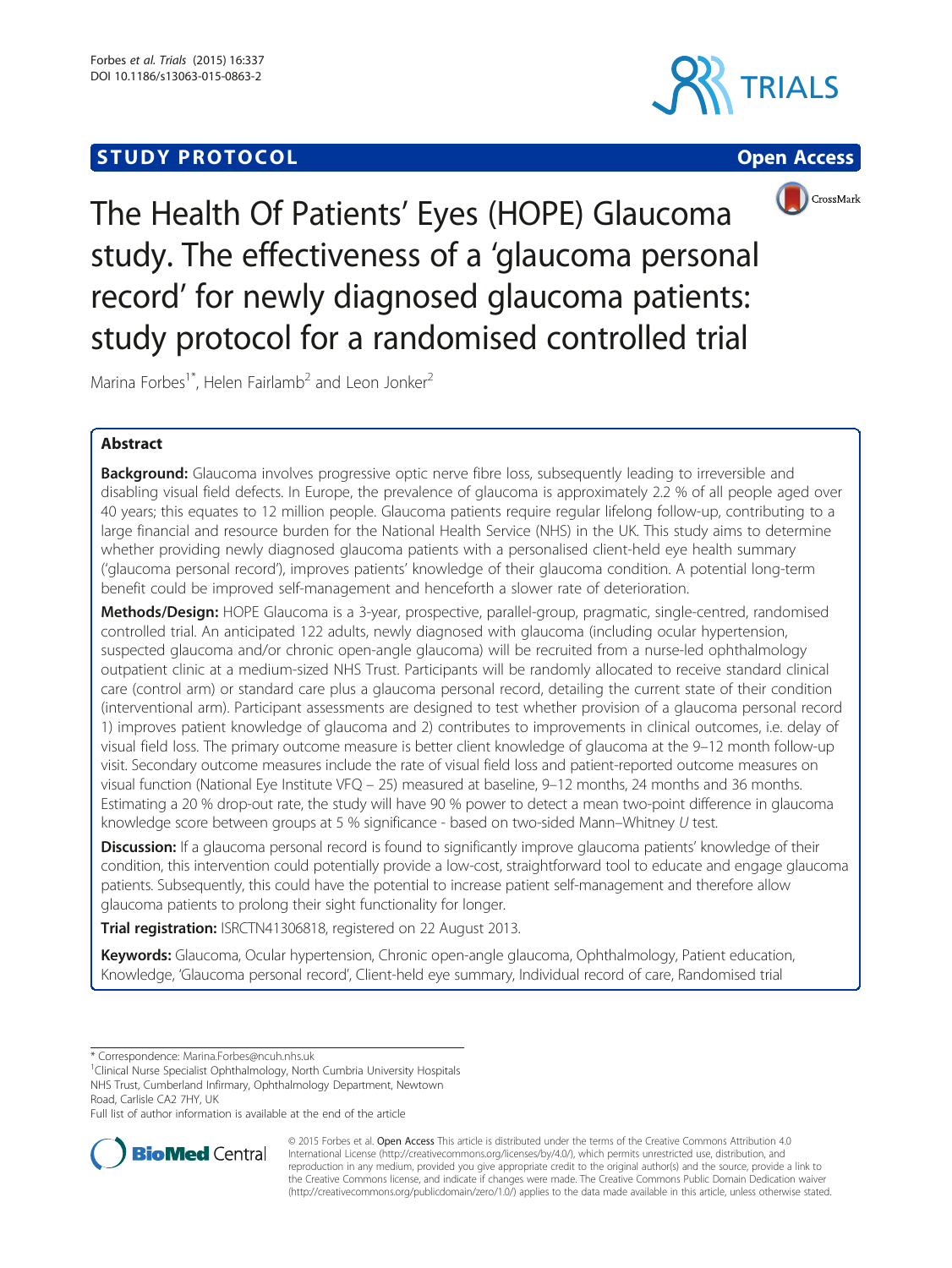## Background

Glaucoma encapsulates a disparate group of eye diseases that are multi-factorial and individual to each patient. The common factor is progressive optic nerve fibre loss, which leads to irreversible and disabling visual field defects if it is not diagnosed and treated early. It is estimated that in Europe approximately 12 million people are affected by glaucoma, equating to 2.2 % of the population aged over 40 years [\[1](#page-8-0)]. These individuals require lifelong review to monitor their condition and response to topical ocular antihypertensive eye drops and/or other treatments. As the population ages, glaucoma will continue to present a significant burden for our current healthcare resources [[2](#page-8-0)]. Improved knowledge and understanding has the potential to enhance compliance and any tool which increases patients' understanding of their glaucoma should be beneficial to all stakeholders. Beneficiaries of this research are presented in Table 1.

There are various client-held care records utilised throughout the UK healthcare services [\[3](#page-8-0)–[5](#page-8-0)], yet there is a paucity of such records specifically designed for those with glaucoma. Previous research has recognised that clients who receive emotional support and information at the initial diagnosis of glaucoma benefit by displaying good compliance and co-operation with their care [\[6](#page-8-0)]. Individualised care of glaucoma patients, taking into account healthcare needs and patient beliefs about illness and medicines, has also been shown to improve adherence to ocular hypotensive therapy and have the potential to delay progression of the condition [[7\]](#page-8-0).

There is currently no available evidence of previous efforts to produce a client-held 'glaucoma personal record' for secondary care ophthalmic units and the authors are not aware of any research assessing whether client-held glaucoma personal records produce better health outcomes in glaucoma [[8\]](#page-8-0). Clinical teams may

provide numerous resources to clients, depending on the individuals' specific needs, yet there is potential to produce a standardised summary that can be tailored to record each individual's current appearance of their glaucoma status. This summary should add value to client care as it would be held by each individual and personalised to reflect their condition. One would expect that providing glaucoma clients with their own personal 'glaucoma personal record' or client-held eye summary, at diagnosis, may potentially help to engage them more effectively with their diagnosis and increase their understanding.

National Institute of Clinical Excellence (NICE) guidelines on the diagnosis and management of chronic openangle glaucoma and ocular hypertension recommend that research is required to assess "what is the clinical effectiveness and cost effectiveness of providing people with ocular hypertension (OHT), suspected glaucoma (SG) and/or chronic open-angle glaucoma (COAG) with a 'glaucoma personal record' compared with standard treatment?" [\[8](#page-8-0)]. This study aims to fulfil this requirement by assessing the clinical effectiveness of providing patients with OHT, SG and/or COAG (henceforth collectively referred to as glaucoma) with an in-house developed 'glaucoma personal record', when compared with current standard best practice.

Clinical effectiveness will primarily be measured by assessing patient knowledge concerning his/her own condition at 9–12 months, to coincide with a regular follow-up visit in clinic. Furthermore, client perception of how their glaucoma affects daily living and ophthalmological clinical parameters will be measured annually for 3 years. The ultimate aim is to instigate methods of enhancing self-management through increased glaucoma awareness and potentially achieving deceleration of glaucoma progression in patients.

|  |  |  |  | <b>Table 1</b> Beneficiaries of increased client understanding of their glaucoma |  |  |
|--|--|--|--|----------------------------------------------------------------------------------|--|--|
|--|--|--|--|----------------------------------------------------------------------------------|--|--|

| <b>Beneficiaries</b>                                               | Reasons<br>Receive appropriate knowledge, support and motivation to manage their condition to remain sighted<br>for their lifetime.                                                                      |  |  |  |
|--------------------------------------------------------------------|----------------------------------------------------------------------------------------------------------------------------------------------------------------------------------------------------------|--|--|--|
| Patients/clients                                                   |                                                                                                                                                                                                          |  |  |  |
| Family and caregivers                                              | Glaucoma can be hereditary. Significant life-changing effects to family and/or caregivers if visual loss is<br>not prevented. If relative remains sighted for their lifetime, burden of care is reduced. |  |  |  |
| Medical and nursing staff in acute care                            | Clients carry an individualised summary of the current state of their glaucoma thus increasing<br>communication and continuity of care.                                                                  |  |  |  |
| Ophthalmic department and organisation<br>(the Acute Trust)        | Increased capacity to care for engaged glaucoma clients, resulting from good resource use and<br>high-quality service.                                                                                   |  |  |  |
| General practitioners and community<br>optometrists (primary care) | Glaucoma clients successfully self-manage their care, and can share their eye summary and health<br>state with primary care healthcare professionals.                                                    |  |  |  |
| Local healthcare economy                                           | Clients diagnosed with a long-term sight-threatening condition are managed within current resources,<br>and the burden of visual disability within the community is curbed.                              |  |  |  |
| Clinical nurse glaucoma specialist                                 | Job satisfaction. Professional kudos. Sense of value to all those above, but especially clients. Enjoy<br>sharing knowledge and skills and supporting client group.                                      |  |  |  |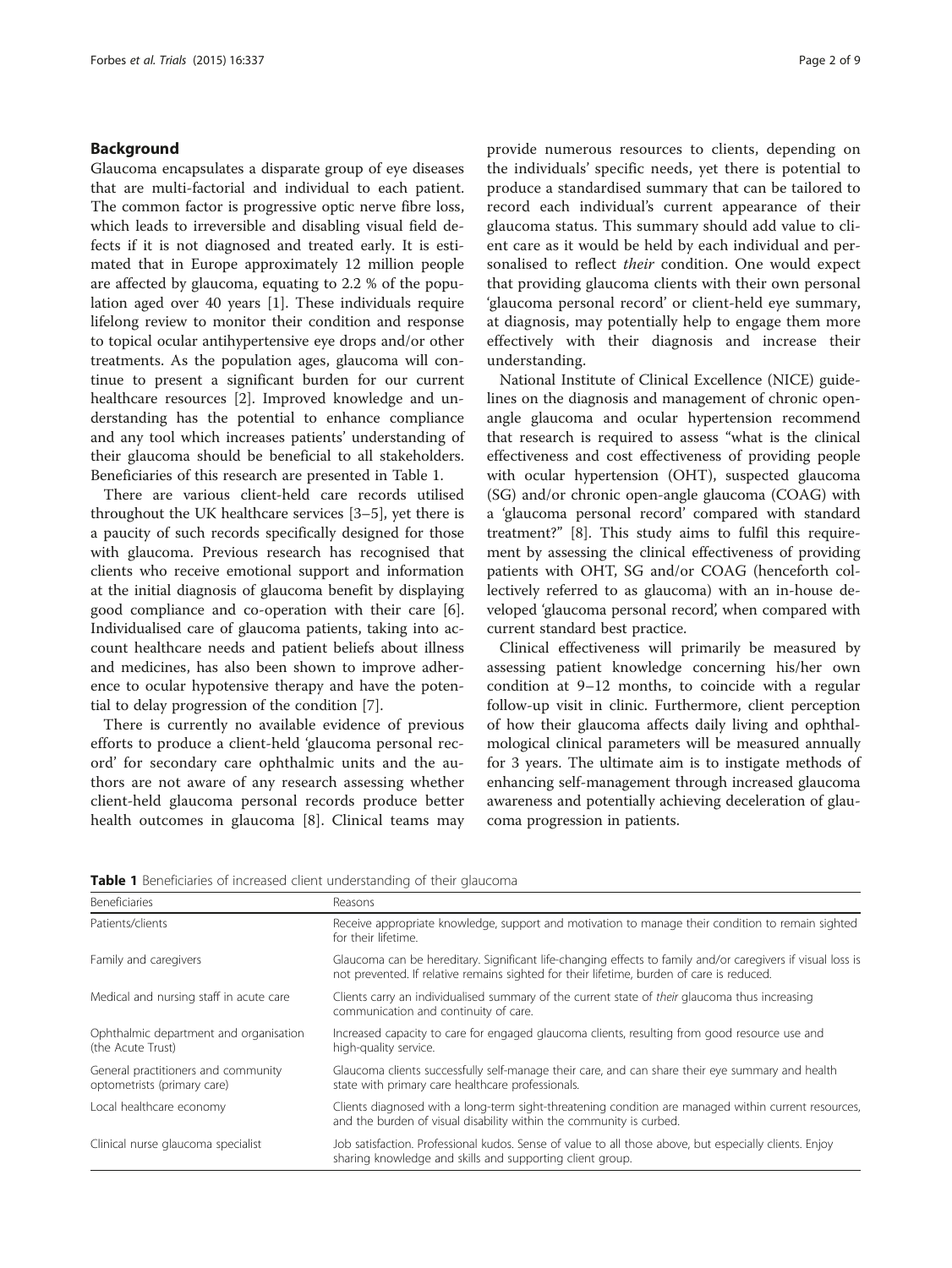## **Methods**

## Trial design

This 3-year, prospective, single-centre, parallel-group, randomised, controlled clinical trial will assess the effect of graphic eye-health information provision to patients with glaucoma or risk of glaucoma.

## Participants and settings

Newly referred patients attending a nurse-led ophthalmology clinic in a medium-sized hospital in the North of England will be assessed by the chief investigator (CI), an ophthalmologic nurse specialist, for suitability using the criteria detailed below:

### Inclusion criteria

- Adult (age ≥18 years)
- Patients newly diagnosed with glaucoma, to include the following three presentations:
- o ocular hypertension (OHT): intraocular pressures (IOPs) above the normal range (more than or equal to 21 mmHg), but no signs of optic nerve fibre loss or visual field loss
- o suspected glaucoma (SG): optic nerve fibre loss or visual field loss or both in presence of normal intraocular pressures
- o chronic open-angle glaucoma (COAG): any combination of raised intraocular pressures, optic nerve fibre loss and/or visual field loss.
- o any combination of the above OHT, SG, COAG
- Both primary (cause of outflow resistance or angle closure is unknown) and secondary (outflow resistance results from another disorder) glaucoma cases can be included such as pigment dispersion syndrome (PDS) or pseudoexfoliative glaucoma (PEXF)

## Exclusion criteria

- Under age (<18 years)
- Mental incapacity through inability to read, comorbidities (e.g. severe stroke, advanced dementia) or any other contributing factor
- Inability to provide informed written consent
- Unable to speak or understand English since an interpreter is not available throughout the course of the study.
- Previous diagnosis of glaucoma

Other co-morbid ophthalmological conditions, such as cataracts and age-related macular degeneration are not listed as exclusion criteria to ensure that the study is pragmatic.

Patients meeting the eligibility criteria will be recruited into the trial by the CI from a 'new glaucoma' referral clinic. Recruiting newly diagnosed adults, with little or no experience of previous glaucoma services, will reduce prior experience of secondary ophthalmic care and potential educational bias.

## Consent

If eligible, patients will be given verbal and written information on the study by the CI during their consultation to avoid sensitisation to the objectives of the study. One key aspect of the study is to avoid priming patients about the potential benefit of education (utilising a posttest-only design). If patients are willing to participate, written informed consent will be obtained by the CI at the same consultation. There is, therefore, a limited time frame for patients to make a decision about participation. However, the patient information sheet will stress that there is a 'cooling-off' period and that patients can change their mind regarding participation at any given time. If a participant is already enrolled in another study, then he/she will be allowed to participate in this trial provided the other study does not exclude him/her from doing so.

## Sample size

The anticipated patient sample size of 122 will be recruited over a 12-month period. Power calculations for sample size, 90 % power and 5 % significance, based on two-sided Mann–Whitney  $U$  test for the primary outcome measure, patient knowledge of glaucoma. A priori power calculations, using GPower 3.1 software, result in the following sample sizes summarized in Table [2](#page-4-0). The calculation also takes into account a 20 % drop-out rate over the initial 9–12-month follow-up period before patients return for their regular glaucoma follow-up and knowledge questionnaire visit.

## Randomisation

Each participant will be assigned to the control or interventional arm by a pragmatic randomisation approach; there will be no stratification and randomisation will take place on a 1:1 ratio without blocking. Online freeware will be used to generate a random allocation sequence in advance of the recruitment period, seen only by the trial administrator (who will not be involved with data collection) [\[9](#page-8-0)]. Allocation concealment will be achieved using consecutively numbered, sealed, opaque envelopes prepared in advance of recruitment by the trial administrator. This will ensure the investigator is not aware of the allocation sequence in advance of randomization. Eligible subjects will be randomised and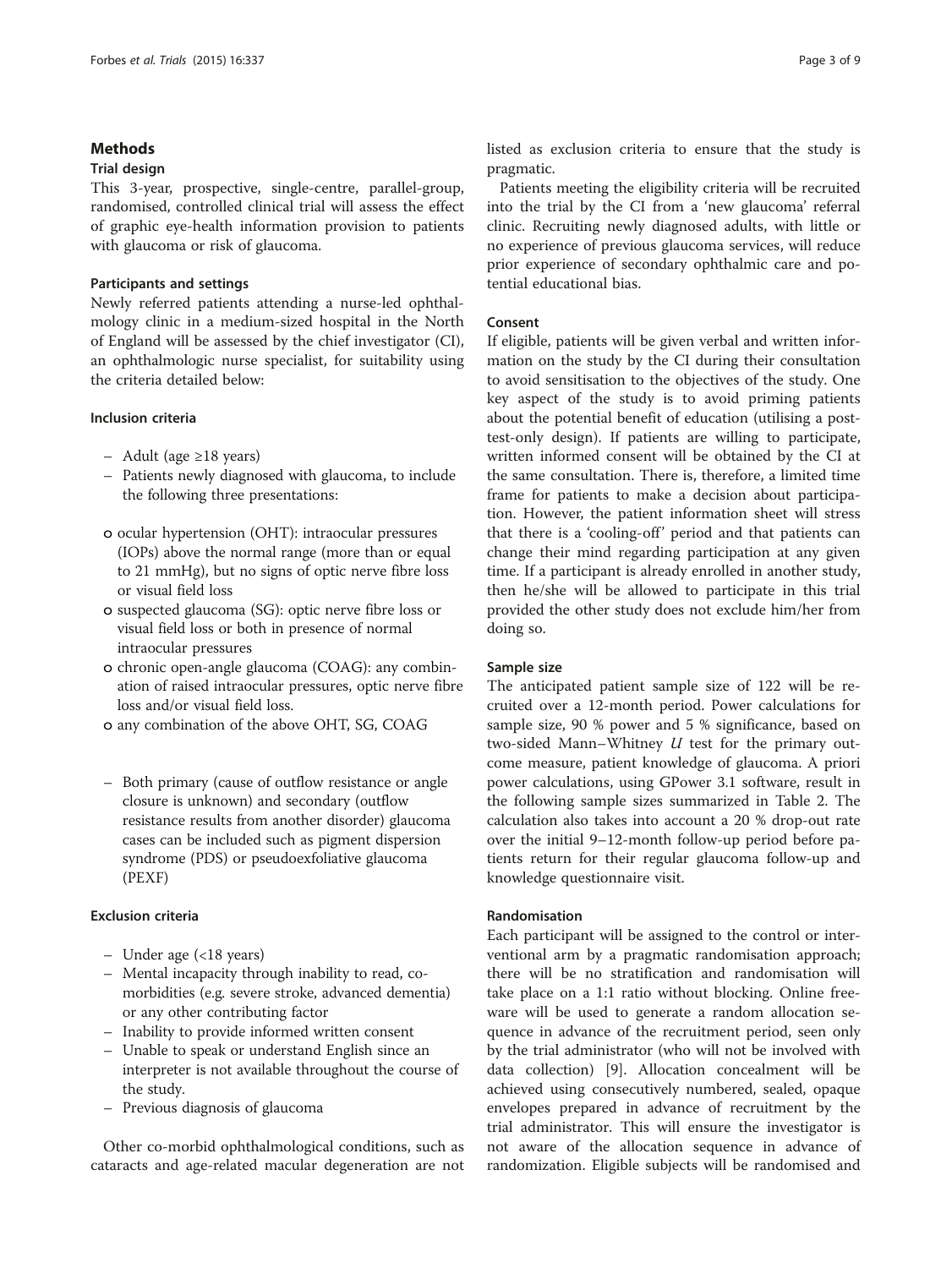<span id="page-4-0"></span>Table 2 Sample size calculation

| Mean score control<br>group $(\pm$ SD) | Mean score intervention<br>group $(\pm SD)$ | Required total<br>sample size, n |
|----------------------------------------|---------------------------------------------|----------------------------------|
| 7(3)                                   | 8(3)                                        | 400 (200 per group)              |
| 7 (3)                                  | 9(3)                                        | 122 (61 per group)               |
| 7(3)                                   | 10(3)                                       | 58 (29 per group)                |

SD standard deviation

- if assigned to the intervention arm - presented with their glaucoma personal record by the CI immediately after written informed consent has been obtained. For overview of the study process, see Fig. 1.

#### Intervention description

Both groups will have exposure to current educational resources and materials presented at diagnosis, as is standard clinical practice. This may include an enlarged model of the eye, ocular anatomy posters, ocular coherence tomography sample scans, images of healthy and damaged optic nerve heads, examples of normal visual field tests and those showing glaucomatous loss, and a



glaucoma information leaflet to take away with them. The chief investigator's contact number will also be provided, as would be standard in her capacity as clinical nurse specialist in ophthalmology.

Those participants allocated to the interventional arm will, in addition to standard clinical care, be provided with their own 'glaucoma personal record' (Additional file [1](#page-8-0)), which will be personalised to document the current state of each participants' glaucoma diagnosis and utilised during ophthalmologic review. Both groups of participants will be asked to complete the National Eye Institute Visual Functioning Questionnaire – 25 (VFQ-25) to gain an insight into patients' perceptions about the impact that glaucoma may have on their daily living. The 'glaucoma personal record' will be administered to those participants randomised to receive the intervention by the CI immediately after the informed consent process has been completed.

#### Intervention development

Recent work by Waterman [\[10](#page-8-0)] identified the need for patients to be informed about their glaucoma, to help them understand their condition and the implications of poor medication adherence. The glaucoma personal record used in the HOPE Glaucoma trial (Additional file [1](#page-8-0)) was developed from the concept of the Spaeth-coloured glaucoma graph for diagnosed glaucoma patients and glaucoma suspects [[11\]](#page-8-0). This graph provides both patients and clinicians with visual information concerning current optic disc appearance. Spaeth and Paulus [[11](#page-8-0)] claimed it is user-friendly because of the traffic light system. They also claimed that most patients understand that green indicates 'safe', yellow/amber means 'caution', and red means 'danger'. They proposed that "the graph can help in patient counselling by increasing the understanding regarding the disease status". The work from Spaeth and Paulus inspired application of a traffic light system to visual field scoring using the Hoddap Classification [[12,](#page-8-0) [13\]](#page-9-0).

Although staging systems may be of limited value in clinical practice, the authors intended to put together an inexpensive yet useful 'glaucoma personal record'. The Hoddap system has three stages, namely, early, moderate and advanced glaucomatous loss. The rate of progression of visual field loss will be measured by regression analysis of the mean deviation from the mean, expressed in decibels per year. Since this glaucoma personal record is intended to help patients understand their current measures according to a traffic light system, best evidence available has to be balanced with simplicity, in order to be useful.

The third fundamental measure obtained at regular glaucoma review appointments is intraocular pressure (IOP). Elevated IOP above 21 mmHg is considered a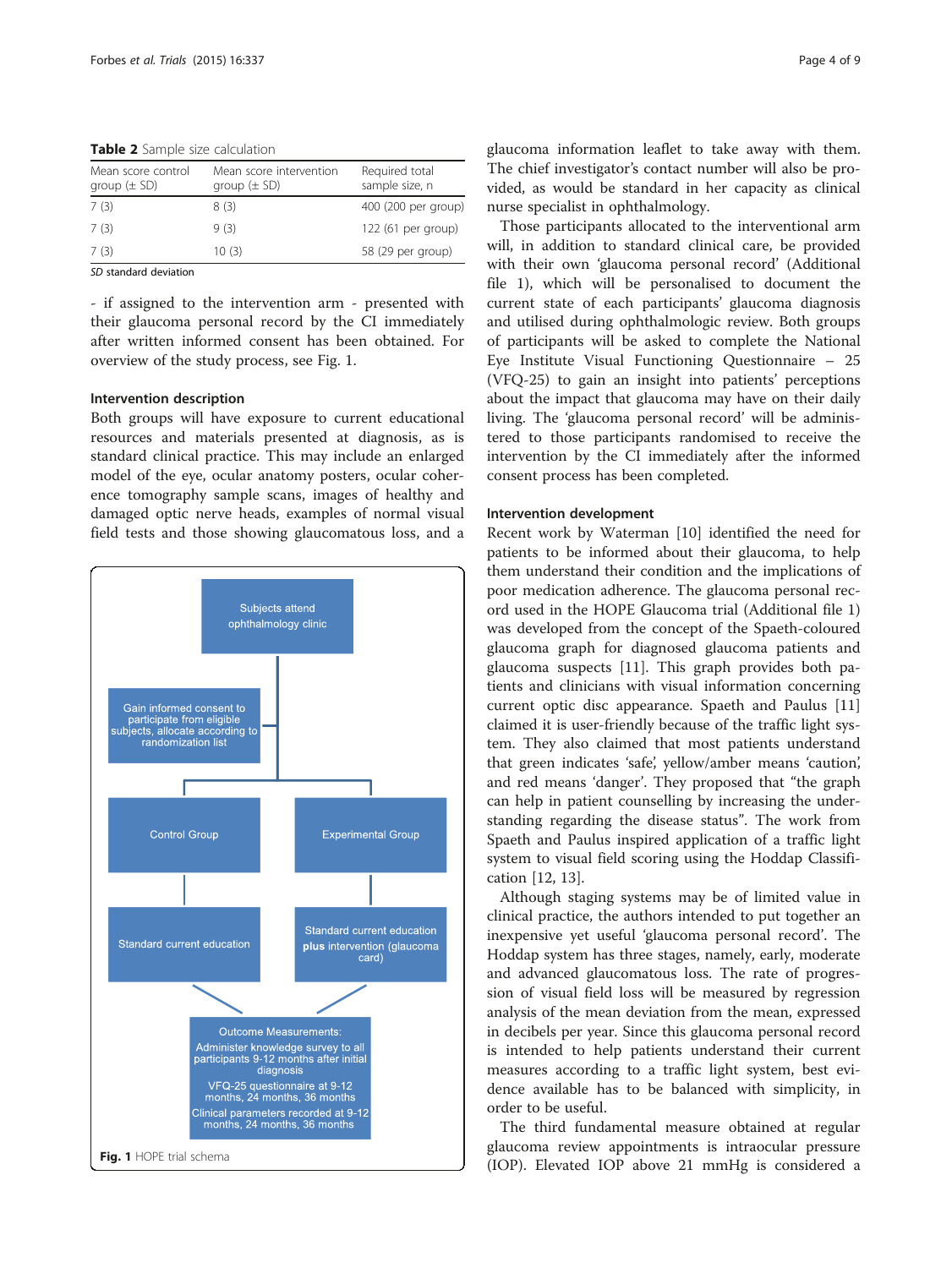major risk factor in glaucoma pathology. Normal IOP is considered to be less than or equal to 20 mmHg. Applying the traffic light system here means lower IOPs lie within the green 'safe' zone. IOPs between 21 and 30 mmHg - the amber zone - are observed with caution, although many other factors must be taken into consideration e.g. central corneal thickness, visual field loss or suspicious optic discs. Any IOP above 30 mmHg, the red zone, usually means antihypertensive treatment is required as risk of glaucomatous damage or vein occlusion is considered too high to leave untreated.

The current glaucoma personal record under investigation is a coloured, A5-sized (or A4 if required), booklet of 16 pages. It was refined with advice from the International Glaucoma Association, who provided financial sponsorship for this study. This prototype glaucoma personal record is open to development and further refinement, depending on feedback and outcomes of this study.

#### **Objective**

This study aims to assess whether patient education, through the provision of a glaucoma personal record, results in increased knowledge of their condition and whether this contributes to positive behavioural change and a reduction in the rate of visual field loss. The null hypothesis is that a patient-specific glaucoma personal record has no effect on client knowledge of glaucoma (OHT, SG or CAOG), quantified using a validated researcher-conducted survey at 9–12 months postrecruitment.

# Outcome measures

## Primary outcome

The primary outcome measure is client knowledge of glaucoma, quantified using a validated researcherconducted survey at 6–12 months post-recruitment [\[8](#page-8-0)], see Table [3.](#page-7-0) This survey and scoring system was used, and validated by ophthalmic colleagues in 2009/2010 "to establish the impact of educational support on clients' knowledge of glaucoma and adherence, in preparation for a further interventional study" [[9\]](#page-8-0). It provides an ordinal score of participants' knowledge. The primary outcome measure is therefore the degree of understanding and knowledge retention of their OHT, SG, or COAG in the interventional group compared with the control group. Patients requiring ocular antihypertensive treatment at first presentation are eligible for inclusion in this trial; the total knowledge score achievable is either 12 for those not prescribed antihypertensive drops, or 17 for those prescribed eye drops during the course of the study. The survey will be administered by the CI when participants attend a 'glaucoma review' outpatient clinic between 6 and 12 months post-recruitment.

#### Secondary outcomes

The secondary, longer-term, outcome measure is rate of visual field loss. In line with clinical practice, visual field loss will be measured at least annually (more frequently if there is a clinical indication). The relative visual loss rates between control and intervention groups will also be measured annually. Visual field testing will be performed by standard automated perimetry (SAP) using the Humphrey Central 24–2 programme. The Humphrey perimeter provides print-outs with statistical analyses of single field-test results, including numerical indices of reliability, and deviation from the norm of age-matched visual field analyses. The visual field indices used to identify progression of visual field loss will be mean deviation (MD) from the mean. MD represents the average difference between normal age-corrected sensitivity values and the subjects' measured values at all test points. The rate of progression of visual field loss will be measured by linear regression analysis of the MD from the mean, expressed in decibels per year (or the newer visual field index, which was not available at the start of this study).

A simple measure was selected for use in this trial. However, there are challenges to using visual field analyses to detect progression. The test is subject to variability in performance, even for the same patient. Modern perimetry attempts to reduce sources of error in, for example, reduced test time, continuous gaze/fixation monitoring. The role of the operator is crucial in assisting patients to perform the test as accurately as possible [[13](#page-9-0)]. All visual field testing will be undertaken by the CI to reduce inter-assessor variability.

Trend analyses to quantify rate of visual field loss require at least five tests to detect progression. This means relatively frequent testing in the first 2 years following diagnosis, especially if patients initially present with loss. The European Glaucoma Society (EGS) suggest three tests a year in the first 2 years. As such, this secondary outcome measure will take approximately 2–5 years to establish. The MD score will be documented in the 'glaucoma personal record' for the intervention group, and obtained from standard medical records for the control group.

The impact of visual field loss on patients' lives will be measured using the vision-targeted health-related quality of life (HRQOL) measure: the National Eye Institute Visual Functioning Questionnaire – 25 (VFQ-25). This validated patient-reported outcome measure tool was designed to measure the impact of visual deficit on physical functioning, emotional well-being and social functioning [\[14](#page-9-0)]. The VFQ-25 will be completed by participants attending the CI's nurse-led glaucoma review outpatient clinic at baseline, 6–12 months, 24 month and 36 months post-recruitment.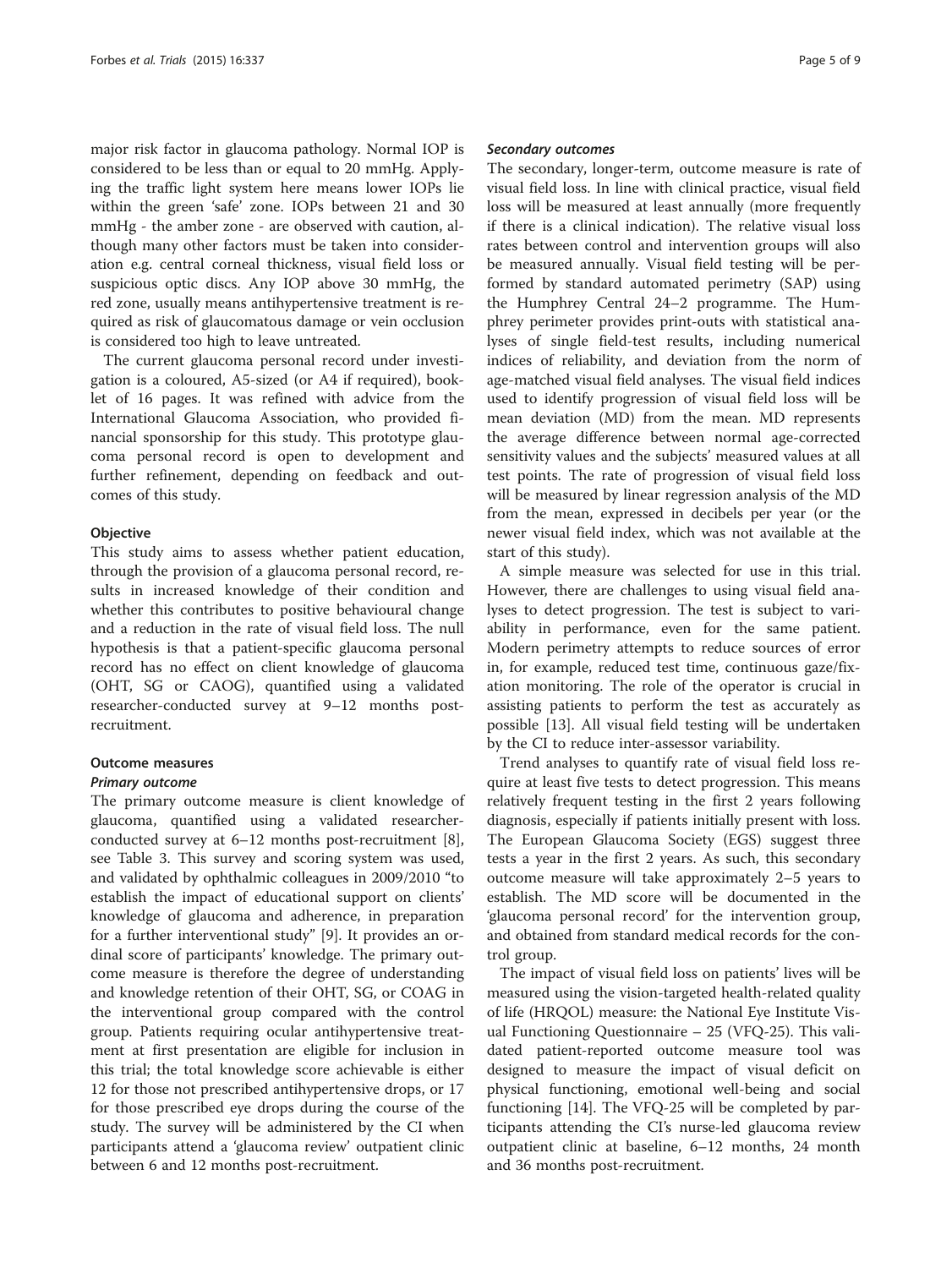|                | Number Question                                                                                                                          | Scored 0                        | Scored 1                                                                                     | Scored 2                                                                                                           | Scored 3                                  | Max<br>score   |
|----------------|------------------------------------------------------------------------------------------------------------------------------------------|---------------------------------|----------------------------------------------------------------------------------------------|--------------------------------------------------------------------------------------------------------------------|-------------------------------------------|----------------|
|                | Can you tell me what you think glaucoma is?                                                                                              | Don't know/<br>incorrect answer | Build up of pressure,<br>raised/high pressure,<br>nerve damage, loss of<br>vision            | Optic nerve<br>damage,<br>irreversible vision<br>loss, chronic<br>disease, slowly<br>progressive<br>(in own words) | <b>NA</b>                                 | $\overline{2}$ |
| 2              | Can you tell me which part of the eye can<br>become damaged with glaucoma?                                                               | Don't know/<br>incorrect answer | Back of the eye                                                                              | Retina                                                                                                             | Optic<br>nerve                            | 3              |
| 3              | Can you tell me what effect glaucoma has<br>on vision if left untreated?                                                                 | Don't know/<br>incorrect answer | You go blind/you<br>gradually go blind/<br>you lose vision                                   | You get tunnel<br>vision                                                                                           | <b>NA</b>                                 | 2              |
| 4              | Can you tell me what part of vision<br>glaucoma affects the most?                                                                        | Don't know/<br>incorrect answer | Visual field/field of vision/side NA<br>vision                                               |                                                                                                                    | <b>NA</b>                                 |                |
| 5              | Is glaucoma hereditary/does glaucoma run<br>in families?                                                                                 | No/don't know                   | Yes                                                                                          | <b>NA</b>                                                                                                          | <b>NA</b>                                 |                |
| 6              | Do you know what investigations/tests will<br>be carried out regularly at future clinic<br>appointments to monitor changes in your eyes? | Don't know/<br>incorrect answer | Either IOP measurement,<br>visual field test or optic<br>nerve examination (in own<br>words) | Any two of the<br>tests (in own<br>words)                                                                          | All three 3<br>tests (in<br>own<br>words) |                |
| $\overline{7}$ | Do you know the name(s) of the drop(s) that has/<br>have been prescribed for you?                                                        | Don't know/<br>incorrect answer | Yes (client named the drops)                                                                 | <b>NA</b>                                                                                                          | <b>NA</b>                                 |                |
| 8              | Do you know what the drops do?                                                                                                           | Don't know/<br>incorrect answer | Lower/reduce/control eye<br>pressure                                                         | <b>NA</b>                                                                                                          | <b>NA</b>                                 |                |
| 9              | Do you know when you will need to collect your<br>next prescription?                                                                     | Don't know/<br>incorrect answer | 1 month/28 days                                                                              | <b>NA</b>                                                                                                          | <b>NA</b>                                 |                |
| 10             | After opening a bottle of drops do you know how<br>long you can use them before they reach their<br>expiry date?                         | Don't know/<br>incorrect answer | 1 month/28 days                                                                              | <b>NA</b>                                                                                                          | <b>NA</b>                                 |                |
| 11             | Do you know how long you will have to use<br>drops for?                                                                                  | Don't know/<br>incorrect answer | For life/forever                                                                             | <b>NA</b>                                                                                                          | <b>NA</b>                                 |                |

Table 3 The scoring system used to establish participants' knowledge of glaucoma and its management. Source: [\[9](#page-8-0)]

Maximum total score achievable: 17. IOP intraocular pressure

The patient glaucoma record will use 'traffic light' graphs to make it more straightforward for patients to see the status of their glaucoma for e.g. visual field loss [[11\]](#page-8-0). A copy of the patient glaucoma record is available (Additional file [1](#page-8-0)).

## Tertiary outcome

Participants' demographic data will be collected and analysed to compare the distribution between control and intervention groups in terms of: age, gender, postcode and highest level of education achieved. The latter two are of particular relevance as the study will assess self-education and disease awareness [\[15\]](#page-9-0). The control and intervention groups will also be stratified by disease diagnosis (OHT, SG and COAG), although the aforementioned primary and secondary outcome measures are based on collective data.

Other potential confounding factors that will be recorded for each participant are related to general eye health and the resulting management of the newly diagnosed glaucoma. It will be recorded if patients: have never worn glasses/lenses, wear glasses/lenses due to old age (reading and/or driving), wear glasses since childhood or early adulthood due to congenital visual defect. Note will also made whether patients are prescribed IOP-lowering eye drops or undergo a laser or surgical intervention during the study period.

## Data collection and monitoring

Participant follow-up will be 3 years. The estimated primary completion date is September 2015 and the estimated study completion date is September 2017. An overview of the study timeline and recorded outcome measures are detailed in Table 4. Outcome data will be collected during clinically scheduled ophthalmology outpatient appointments with the CI and subjects will not be asked to attend any additional clinic appointments above those required for their clinical care. This design was used to increase the pragmatism of the study and improve subject retention throughout the duration of the study. Outcome data will not be collected for patients that withdraw from the study or deviate from the study timeline.

All data will be entered into a trial-specific database by a single administrator as they accumulate, access to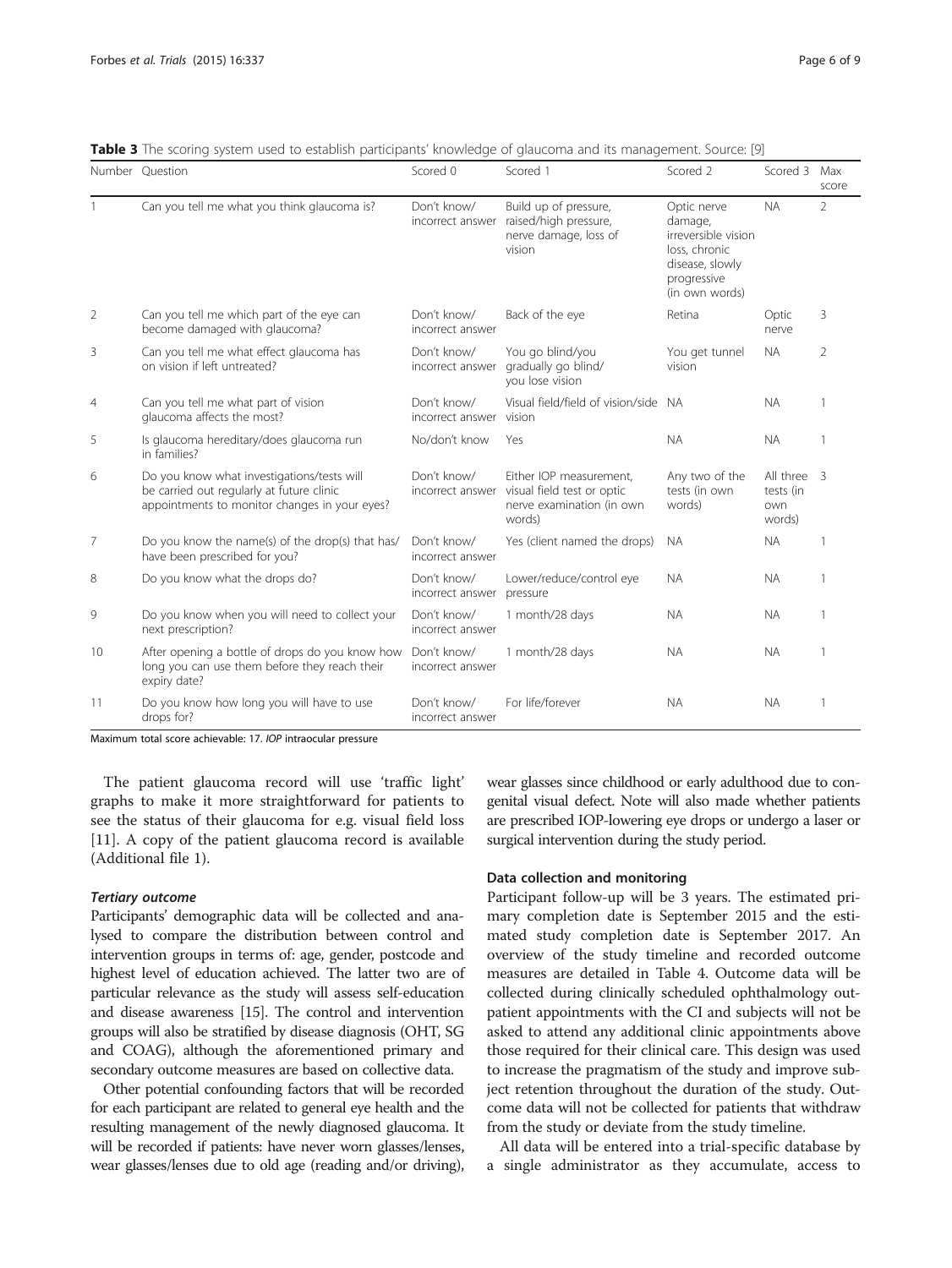<span id="page-7-0"></span>Table 4 Overview of study timeline and outcome measures

| Baseline                          | Baseline 9–12 months 24 months 36 months |    |  |
|-----------------------------------|------------------------------------------|----|--|
| Patient knowledge                 |                                          |    |  |
| Patient perspective X<br>(VFO-25) | X                                        | X. |  |
| Clinical parameters X             |                                          |    |  |

VFQ-25 National Eye Institute Visual Functioning Questionnaire – 25

which will be restricted and secure. All trial data will be pseudoanonymised by use of unique participant trial numbers. Access to the final data set will be limited to the trial administrator (HF) and statistician (LJ). A data monitoring committee will not be utilised throughout the study, but the study sponsor will audit study conduct and data quality as part of the sponsors' existing annual audit process. As the study intervention has no impact on the clinical management of glaucoma patients, there are minimal safety concerns for those involved with the HOPE Glaucoma study. Data on solicited and spontaneously reported adverse events will not be collected.

#### Data analysis

Patient eligibility, recruitment and retention through the study will be presented in a CONSORT flow diagram displaying the number of eligible patients, patients approached with study information, patients recruited and randomised and patients completing study followup. Reasons for loss to follow-up will also be presented, where known. Participant baseline details and descriptive statistical data will be tabulated to show overall recruit demographics, and any differences in distribution (e.g. patient age, sex, level of education) will be analysed by applying one-way ANOVA or chi-squared test.

The primary outcome, the degree of difference in patient knowledge about their glaucoma condition will be analysed by comparing the average scores for control patients versus the average score of patients received the glaucoma personal record. Statistical significance will be assessed by applying the Mann–Whitney  $U$  test. The secondary outcome, visual field loss, will be measured with a Humphrey Automated Visual Field Analyser in the ophthalmology clinic and average measurements for baseline visit and the final visit at 36 months will be compared within each group (control and intervention respectively) and also between the two groups. Depending on distribution of the data, determined by Shapiro-Wilk test, the paired  $t$  test or Wilcoxon test will be applied for paired samples to determine any significant changes in visual field loss. For assessing differences between the control and intervention groups, either *t* test or Mann–Whitney  $U$  test will be applied. Like visual field loss, the other secondary outcome measure - patientrelated outcome measure VFQ-25 - will be presented as average scores. Any statistical differences will be assessed by Wilcoxon test within each group and Mann–Whitney  $U$  test between groups.

#### Research governance

Approval and support for this study has been obtained from the following bodies: the National Research Ethics Service (reference 12-YH-0471) and the sponsor, North Cumbria University Hospitals NHS Trust. Contact person for the sponsor is the R&D director, Dr Jim George. There is no provision made for non-negligent liability; the CI and other research team members are covered by standard NHS indemnity. The study is funded by a Nurse Research Grant from the International Glaucoma Association, based on the ethically approved study protocol (version 1, 19 September 2012) and supporting study documents (i.e. patient information sheet, consent form, 'glaucoma personal record') [\[16\]](#page-9-0).

#### Publication and data-sharing policy

The study results will be presented at (inter)national scientific meetings and at local seminars and conferences. The results from the study will be written up and submitted to a peer-reviewed journal. We intend to write a summary sheet for distribution in, e.g., ophthalmology waiting areas. This summary sheet can also be distributed to participants upon request. All published data will not contain information that can identify any of the subjects who have participated in the study, in line with the Data Protection Act [\[17](#page-9-0)]. Each participant will be given a study number so that the data can be pseudoanonymised.

## **Discussion**

The NICE Guideline Development Group published recommendations for research into the clinical effectiveness of providing people with COAG with a 'glaucoma personal record' when compared with standard treatment [\[8\]](#page-8-0). To the authors' knowledge, the HOPE Glaucoma study constitutes the first effort towards fulfilling NICE recommendations and the planned publication of study findings in circa 2017 will provide the first data generated by a randomised controlled trial on 'glaucoma personal record' provision. Findings will strengthen the evidence base available for glaucoma management guideline development and may have a positive impact upon the future education and care of glaucoma patients.

Strengths of the trial include the use of a time-matched control, the random allocation of the 'glaucoma personal record', allocation concealment to minimise selection bias, long-term recruit follow-up (36 months) and the use of validated questionnaires to capture outcome data. Due to its fairly pragmatic approach, the trial is not without limitations. The decision not to collect detailed data on patient co-morbidities could omit potential confounding factors throughout this trial. Other foreseeable study limitations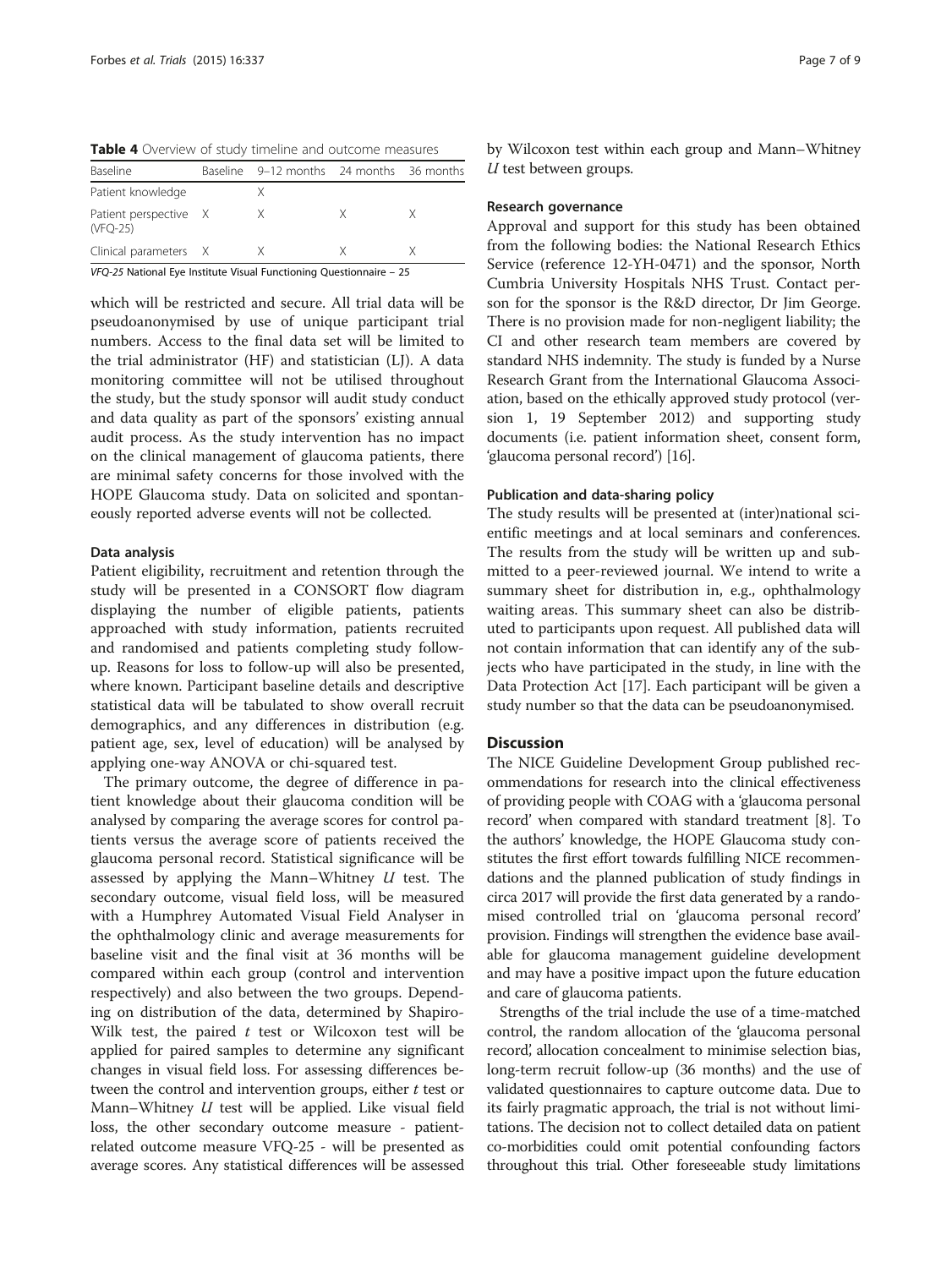<span id="page-8-0"></span>include a limited patient demographic, due to recruitment from a single-centre in a rural location with a limited ethnic variety. The generalisability of trial findings may also be limited by the selection of participants from a nurse-led clinical nurse specialist new glaucoma referral clinic only. Gray et al. [9] indeed found that the depth of information provided for newly diagnosed patients varied across clinics and between individual clinicians. Despite this limitation, the use of one glaucoma practitioner throughout the duration of the trial offers a means of standardising the type and quality of information and materials given to all participants at diagnosis and during follow-up review. Variability in the nature of the information provided at diagnosis and in the quality of outcome measure assessment will be minimised, as the CI will be responsible for the provision and adaptation of care for all participants, according to the individual clinical need, and regardless of the arm to which they were allocated.

One other limitation of the trial includes the risk of bias. Due to the nature of the intervention - provision of a booklet - it is not feasible to mask participants to which arm of the study they will be allocated to. The CI is responsible for determining the suitability of participants, allocating the intervention and collecting data for the outcome measures in this trial, which introduces other sources of potential bias. The outcome assessor will not be masked to the interventional group, as the assessor distributed the 'personal glaucoma record' and clients will return with (or refer too) their record at follow-up; this increases the risk of detection bias. However, the utilisation of a second outcome assessor was deemed unworkable, and a pragmatic approach with one assessor was adopted.

The use of a 'glaucoma personal record', such as the one produced for this trial, for those diagnosed with OHT, SG and/or COAG may provide an additional, low-cost source of information to patients and other ophthalmic healthcare professionals which is easily produced and administered. Glaucoma personal records may have the potential to improve patients' understanding of their condition, help reduce patient uncertainty and potentially improve medication adherence [\[18](#page-9-0)].

## Trial status

Recruitment to the HOPE Glaucoma study began in June 2013. Recruitment is ongoing, with 85 % of the sample size achieved. The study is anticipated to reach the recruitment target of 122 participants in September 2014.

## Additional file

[Additional file 1:](http://www.trialsjournal.com/content/supplementary/s13063-015-0863-2-s1.pdf) Glaucoma personal record. This is the study intervention;a booklet that can be personalised to contain participant's clinical information relevant to their glaucoma. Only participants randomised to the interventional arm are provided with this booklet. (PDF 320 kb)

#### Abbreviations

CI: chief investigator; COAG: chronic open-angle glaucoma; HRQOL: health-related quality of life; IOP: intraocular pressure; MD: mean deviation; OHT: ocular hypertension; PDS: pigment dispersion syndrome; PEXF: pseudoexfoliative glaucoma; SAP: standard automated perimetry; SG: suspected glaucoma; VFQ-25: National Eye Institute Visual Functioning Questionnaire – 25.

#### Competing interests

The authors declare that they have no competing interests.

#### Authors' contributions

MF conceived the study and is the chief investigator and project lead. HF and LJ made substantial contributions to the conception and design of the work, and contributed to ethics and grant applications. LJ will provide statistical support to the study and conduct the data analysis. MF and HF drafted this work, and LJ revised it. HF is the trial administrator. MF is the main grant holder; HF and LJ are collaborators on the grant. All authors read and approved the final manuscript.

#### Acknowledgments

The authors would like to thank Mr Gerard Ainsworth for critically appraising the study.

HOPE Glaucoma study is funded by a grant awarded by the International Glaucoma Association (IGA) and The Royal College of Nursing (RCN) [\[16\]](#page-9-0). This manuscript presents independent research funded by IGA. The views expressed in this manuscript are those of the author(s) and not necessarily those of the National Health Service (NHS) or IGA.

#### Author details

<sup>1</sup>Clinical Nurse Specialist Ophthalmology, North Cumbria University Hospitals NHS Trust, Cumberland Infirmary, Ophthalmology Department, Newtown Road, Carlisle CA2 7HY, UK. <sup>2</sup>Cumberland Infirmary, R&D Department, North Cumbria University Hospitals NHS Trust, Newtown Road, Carlisle CA2 7HY, UK.

#### Received: 29 August 2014 Accepted: 14 July 2015 Published online: 07 August 2015

#### References

- 1. Quigley HA, Broman AT. The number of people with glaucoma worldwide in 2010 and 2020. Br J Ophthalmol. 2006;90:262–7.
- 2. Caley M, Sidhu K. Estimating the future healthcare costs of an aging population in the UK: expansion of morbidity and the need for preventative care. J Public Health. 2011;33:117–22.
- 3. Brunero S, Lamont S, Myrtle L, Fairbrother G. The Blue Card: a hand-held health record card for mental health consumers with comorbid physical health risk. Austr Psychiatry. 2008;16:238–43.
- 4. Kiran T, Jayawickrama N. Hand‐held maternity records: are they an added burden? J Eval Clin Pract. 2002;8:349–52.
- 5. Robinson T. Empowering people to self-manage COPD with management plans and hand-held records. Nurs Times. 2010;106:12–4.
- 6. Lunnela J, Kääriäinen M, Kyngäs H. The views of compliant glaucoma patients on counselling and social support. Scand J Caring Sci. 2010;24:490–8.
- 7. Gray T, Fenerty C, Harper R, Spencer A, Campbell M, Henson D, et al. Individualised patient care as an adjunct to standard care for promoting adherence to ocular hypotensive therapy: an exploratory randomised controlled trial. Eye. 2012;26:407–17.
- 8. National Institute for Health and Clinical Excellence (NICE). Glaucoma: diagnosis and management of chronic open angle glaucoma and ocular hypertension [<http://www.nice.org.uk/guidance/cg85>].
- 9. Gray TA, Fenerty C, Harper R, Lee A, Spencer AF, Campbell M, et al. Preliminary survey of educational support for patients prescribed ocular hypotensive therapy. Eye. 2010;24:1777–86.
- 10. Waterman H, Brunton L, Fenerty C, Mottershead J, Richardson C, Spencer F. Adherence to ocular hypotensive therapy: patient health education needs and views on group education. Patient Preference Adherence. 2013;7:55–63.
- 11. Spaeth GL, Paulus A. The colored glaucoma graph and its use in caring for patients with glaucoma: a new system of management presented in three parts. J Curr Glaucoma Pract. 2010;4:83–90.
- 12. Hodapp E, Parrish RK, Anderson DR. Clinical decisions in glaucoma. St Louis, MO: Mosby Inc; 1993.